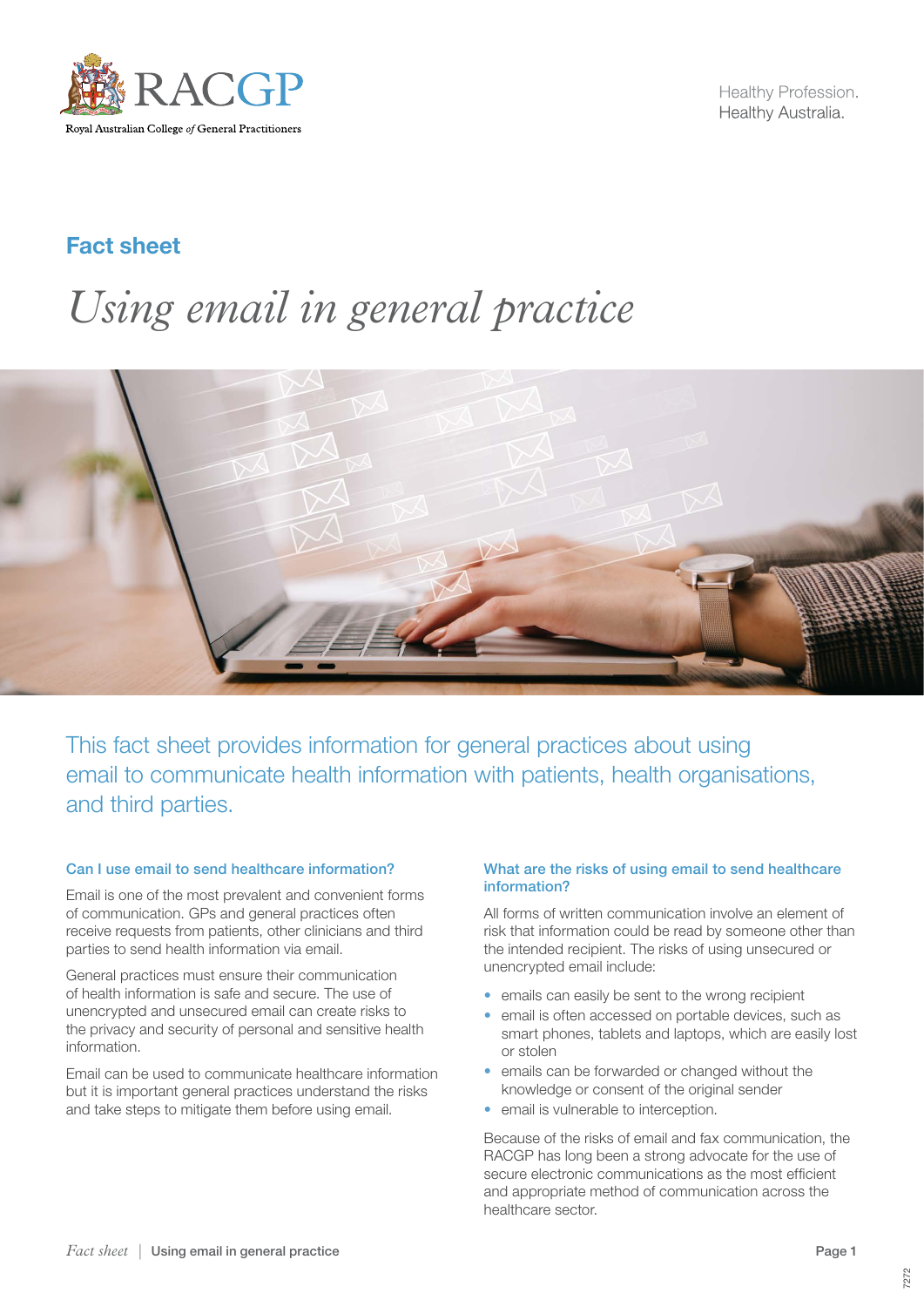

#### What are my obligations under the Privacy Act 1988?

Health information is considered one of the most sensitive types of personal information. The Privacy Act 1988 (Privacy Act) provides extra protections around the collection, use or disclosure of health information.

Whilst the Privacy Act does not prescribe how healthcare organisations should communicate health information, reasonable steps must be taken to protect the information transmitted and the privacy of the patient. What is considered reasonable steps will depend on the nature of the information and the potential for harm caused by unauthorised access. Failure to take reasonable steps to protect health information may constitute a breach of the Australian Privacy Principles (APPs).

#### Assessing risk

Practices should consider the level of risk associated with how they use email to assist in determining the level of security needed in order to use email for communicating health information.

The diagram on the next page outlines different practice processes relating to email use and the level of risk they present. The diagram is intended for use as a general guide to highlight issues for GPs and general practices for further consideration when using email.

#### Further reading and links to policy and procedure templates

The use of secure electronic communication within the health care system [https://www.racgp.org.au/secure-electronic](https://www.racgp.org.au/secure-electronic-communication)[communication](https://www.racgp.org.au/secure-electronic-communication)

Information security in general practice <https://www.racgp.org.au/infosec>

Privacy of health information <https://www.racgp.org.au/privacy>

General practice policy and procedure templates Health information and medical research – OAIC [https://www.oaic.gov.au/privacy-law/privacy-act/health](https://www.oaic.gov.au/privacy-law/privacy-act/health-and-medical-research)[and-medical-research](https://www.oaic.gov.au/privacy-law/privacy-act/health-and-medical-research)

Privacy for health service providers – OAIC [https://www.oaic.gov.au/privacy/privacy-for-health](https://www.oaic.gov.au/privacy/privacy-for-health-service-providers/)[service-providers/](https://www.oaic.gov.au/privacy/privacy-for-health-service-providers/)

Secure messaging – The Australian Digital Health Agency [https://www.digitalhealth.gov.au/get-started-with-digital](https://www.digitalhealth.gov.au/get-started-with-digital-health/what-is-digital-health/secure-messaging)[health/what-is-digital-health/secure-messaging](https://www.digitalhealth.gov.au/get-started-with-digital-health/what-is-digital-health/secure-messaging)